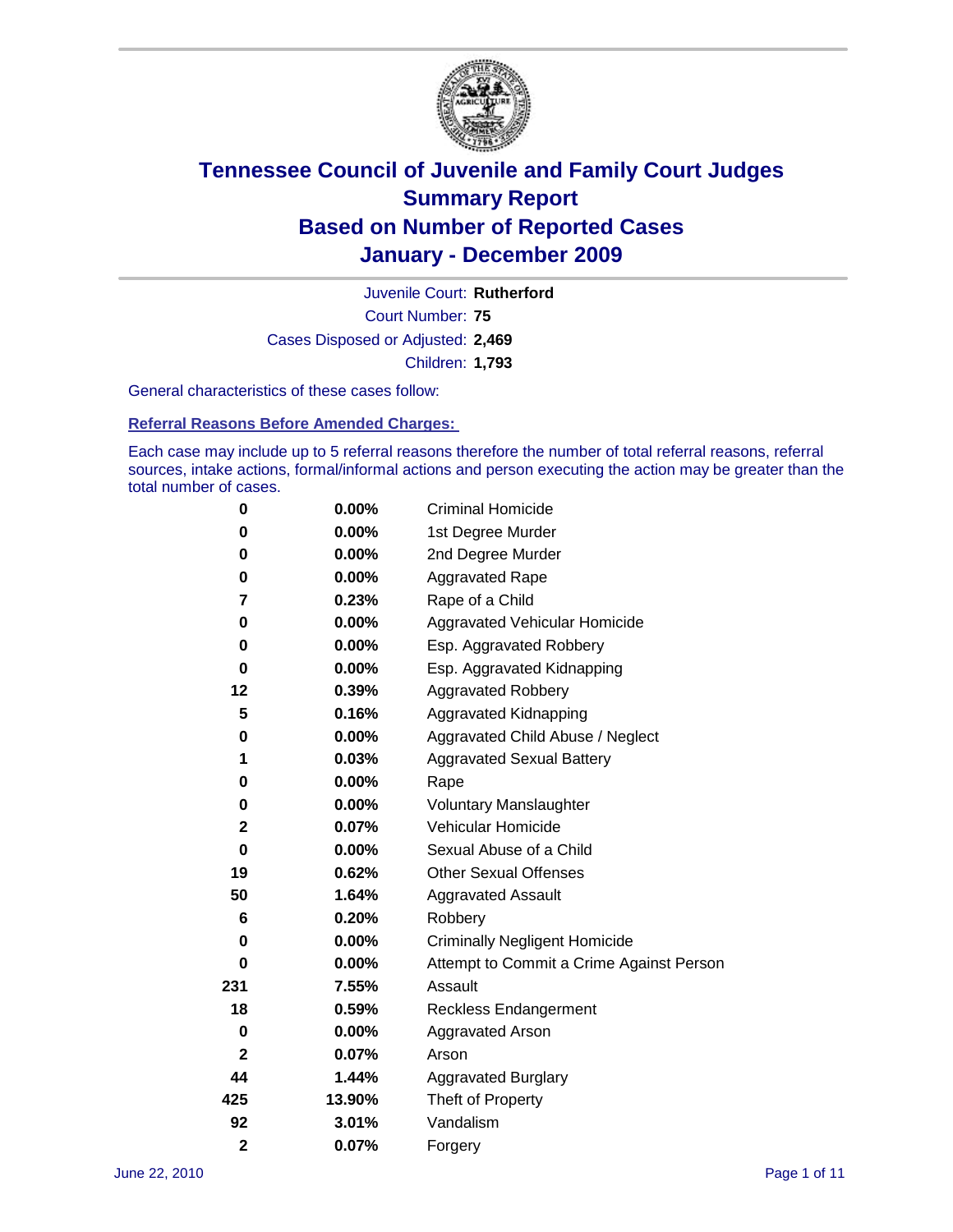

Court Number: **75** Juvenile Court: **Rutherford** Cases Disposed or Adjusted: **2,469** Children: **1,793**

#### **Referral Reasons Before Amended Charges:**

Each case may include up to 5 referral reasons therefore the number of total referral reasons, referral sources, intake actions, formal/informal actions and person executing the action may be greater than the total number of cases.

| $\mathbf 2$  | 0.07%    | <b>Worthless Checks</b>                                     |  |  |
|--------------|----------|-------------------------------------------------------------|--|--|
| 5            | 0.16%    | Illegal Possession / Fraudulent Use of Credit / Debit Cards |  |  |
| 41           | 1.34%    | <b>Burglary</b>                                             |  |  |
| 13           | 0.43%    | Unauthorized Use of a Vehicle                               |  |  |
| 3            | 0.10%    | <b>Cruelty to Animals</b>                                   |  |  |
| 44           | 1.44%    | Sale of Controlled Substances                               |  |  |
| 68           | 2.22%    | <b>Other Drug Offenses</b>                                  |  |  |
| 163          | 5.33%    | Possession of Controlled Substances                         |  |  |
| 4            | 0.13%    | <b>Criminal Attempt</b>                                     |  |  |
| 17           | 0.56%    | Carrying Weapons on School Property                         |  |  |
| 32           | 1.05%    | Unlawful Carrying / Possession of a Weapon                  |  |  |
| 33           | 1.08%    | <b>Evading Arrest</b>                                       |  |  |
| $\mathbf{2}$ | 0.07%    | Escape                                                      |  |  |
| 12           | 0.39%    | Driving Under Influence (DUI)                               |  |  |
| 60           | 1.96%    | Possession / Consumption of Alcohol                         |  |  |
| 62           | 2.03%    | Resisting Stop, Frisk, Halt, Arrest or Search               |  |  |
| 3            | 0.10%    | <b>Aggravated Criminal Trespass</b>                         |  |  |
| 6            | 0.20%    | Harassment                                                  |  |  |
| 0            | 0.00%    | Failure to Appear                                           |  |  |
| 6            | 0.20%    | Filing a False Police Report                                |  |  |
| 1            | 0.03%    | Criminal Impersonation                                      |  |  |
| 156          | 5.10%    | <b>Disorderly Conduct</b>                                   |  |  |
| 46           | 1.50%    | <b>Criminal Trespass</b>                                    |  |  |
| 37           | 1.21%    | <b>Public Intoxication</b>                                  |  |  |
| $\mathbf 0$  | $0.00\%$ | Gambling                                                    |  |  |
| 82           | 2.68%    | <b>Traffic</b>                                              |  |  |
| 1            | 0.03%    | <b>Local Ordinances</b>                                     |  |  |
| 0            | 0.00%    | Violation of Wildlife Regulations                           |  |  |
| 0            | $0.00\%$ | Contempt of Court                                           |  |  |
| 178          | 5.82%    | Violation of Probation                                      |  |  |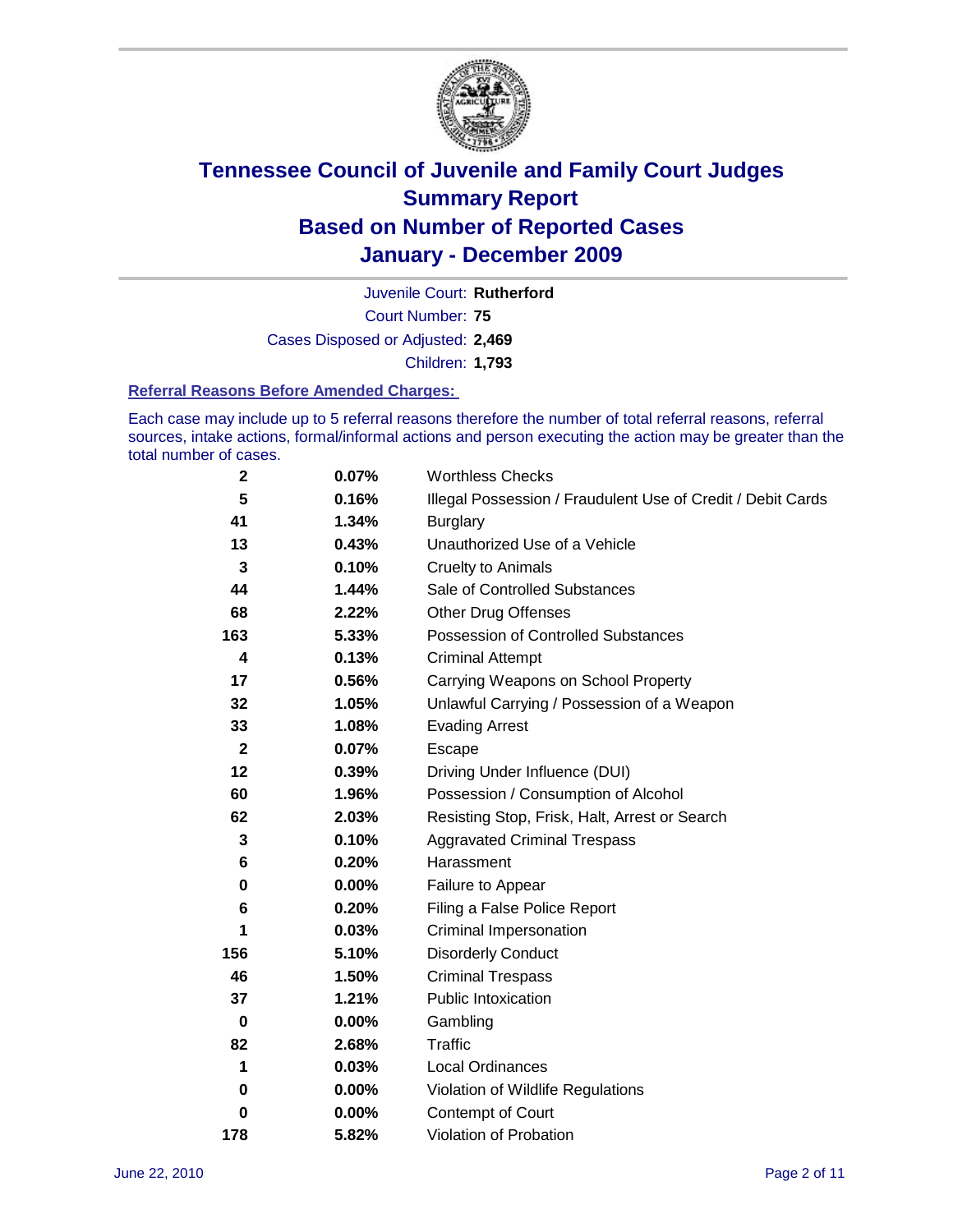

Court Number: **75** Juvenile Court: **Rutherford** Cases Disposed or Adjusted: **2,469** Children: **1,793**

#### **Referral Reasons Before Amended Charges:**

Each case may include up to 5 referral reasons therefore the number of total referral reasons, referral sources, intake actions, formal/informal actions and person executing the action may be greater than the total number of cases.

| 0     | 0.00%    | Violation of Aftercare                 |
|-------|----------|----------------------------------------|
| 269   | 8.80%    | <b>Unruly Behavior</b>                 |
| 405   | 13.24%   | Truancy                                |
| 129   | 4.22%    | In-State Runaway                       |
| 0     | $0.00\%$ | Out-of-State Runaway                   |
| 26    | 0.85%    | Possession of Tobacco Products         |
| 122   | 3.99%    | Violation of a Valid Court Order       |
| 42    | 1.37%    | <b>Violation of Curfew</b>             |
| 0     | 0.00%    | <b>Sexually Abused Child</b>           |
| 0     | $0.00\%$ | <b>Physically Abused Child</b>         |
| 1     | 0.03%    | Dependency / Neglect                   |
| 0     | $0.00\%$ | <b>Termination of Parental Rights</b>  |
| 0     | $0.00\%$ | <b>Violation of Pretrial Diversion</b> |
| 0     | $0.00\%$ | Violation of Informal Adjustment       |
| 0     | 0.00%    | <b>Judicial Review</b>                 |
| 0     | $0.00\%$ | <b>Administrative Review</b>           |
| 0     | 0.00%    | <b>Foster Care Review</b>              |
| 0     | $0.00\%$ | Custody                                |
| 0     | 0.00%    | Visitation                             |
| 0     | $0.00\%$ | Paternity / Legitimation               |
| 0     | 0.00%    | <b>Child Support</b>                   |
| 0     | $0.00\%$ | <b>Request for Medical Treatment</b>   |
| 0     | 0.00%    | <b>Consent to Marry</b>                |
| 71    | 2.32%    | Other                                  |
| 3,058 | 100.00%  | <b>Total Referrals</b>                 |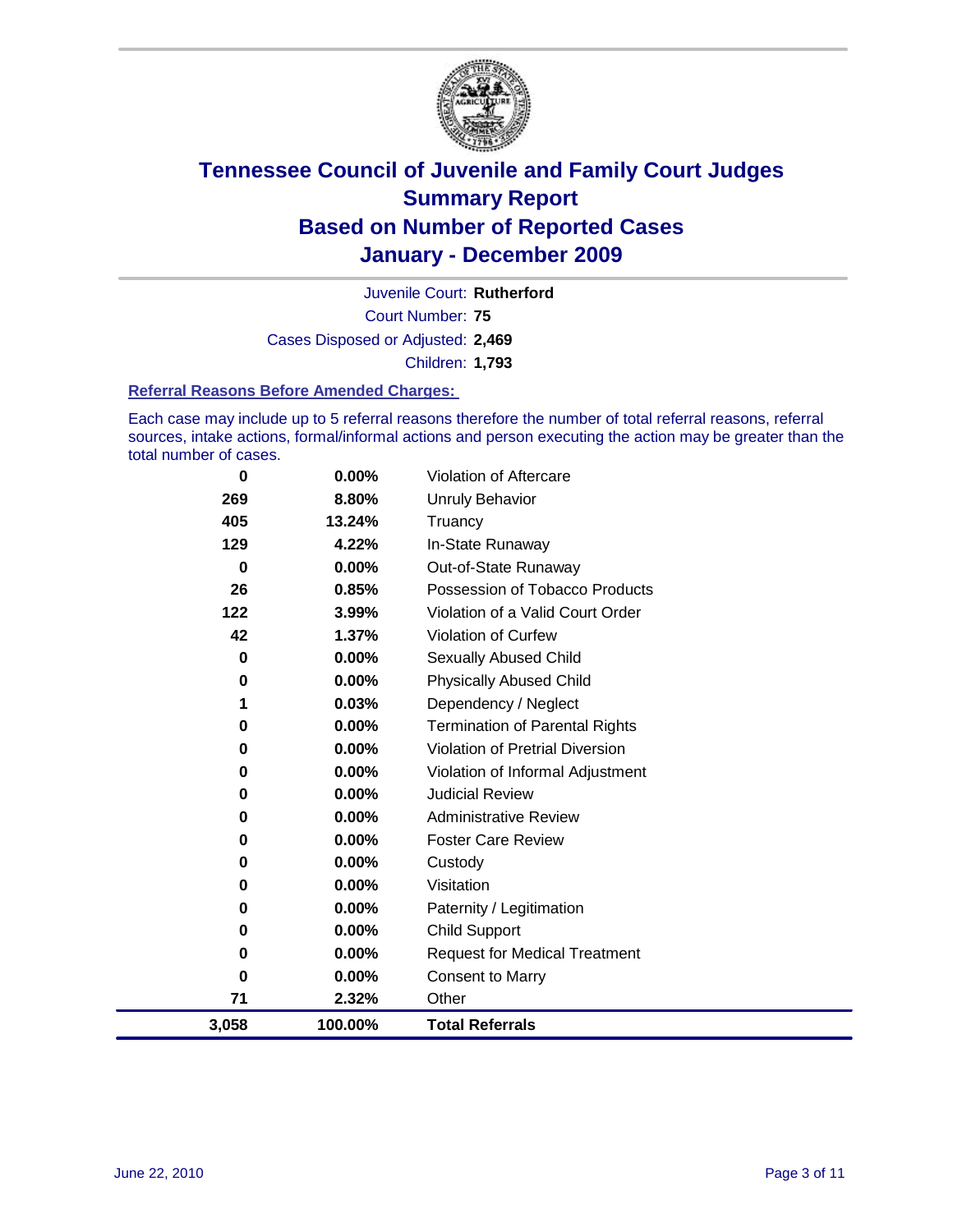

| Juvenile Court: Rutherford |                                   |                                   |  |  |
|----------------------------|-----------------------------------|-----------------------------------|--|--|
| Court Number: 75           |                                   |                                   |  |  |
|                            | Cases Disposed or Adjusted: 2,469 |                                   |  |  |
|                            | Children: 1,793                   |                                   |  |  |
| <b>Referral Sources: 1</b> |                                   |                                   |  |  |
| 1,317                      | 43.07%                            | Law Enforcement                   |  |  |
| 446                        | 14.58%                            | Parents                           |  |  |
| 0                          | $0.00\%$                          | <b>Relatives</b>                  |  |  |
| $\bf{0}$                   | $0.00\%$                          | Self                              |  |  |
| 530                        | 17.33%                            | School                            |  |  |
| 0                          | $0.00\%$                          | <b>CSA</b>                        |  |  |
| 104                        | 3.40%                             | <b>DCS</b>                        |  |  |
| $\bf{0}$                   | 0.00%                             | <b>Other State Department</b>     |  |  |
| $\bf{0}$                   | 0.00%                             | <b>District Attorney's Office</b> |  |  |
| 150                        | 4.91%                             | <b>Court Staff</b>                |  |  |
| $\bf{0}$                   | $0.00\%$                          | Social Agency                     |  |  |
| $\bf{0}$                   | $0.00\%$                          | <b>Other Court</b>                |  |  |
| 427                        | 13.96%                            | Victim                            |  |  |
| 0                          | 0.00%                             | Child & Parent                    |  |  |
| 0                          | 0.00%                             | Hospital                          |  |  |
| $\bf{0}$                   | $0.00\%$                          | Unknown                           |  |  |
| 84                         | 2.75%                             | Other                             |  |  |
| 3,058                      | 100.00%                           | <b>Total Referral Sources</b>     |  |  |

### **Age of Child at Referral: 2**

| 0<br>0 | 0.00%<br>0.00% | Ages 19 and Over<br><b>Unknown</b> |  |
|--------|----------------|------------------------------------|--|
|        |                |                                    |  |
|        |                |                                    |  |
|        |                | Ages 17 through 18                 |  |
| 788    | 43.95%         | Ages 15 through 16                 |  |
| 343    | 19.13%         | Ages 13 through 14                 |  |
| 79     | 4.41%          | Ages 11 through 12                 |  |
| 59     | 3.29%          | Ages 10 and Under                  |  |
|        |                | 524<br>29.22%                      |  |

<sup>1</sup> If different than number of Referral Reasons (3058), verify accuracy of your court's data.

<sup>2</sup> One child could be counted in multiple categories, verify accuracy of your court's data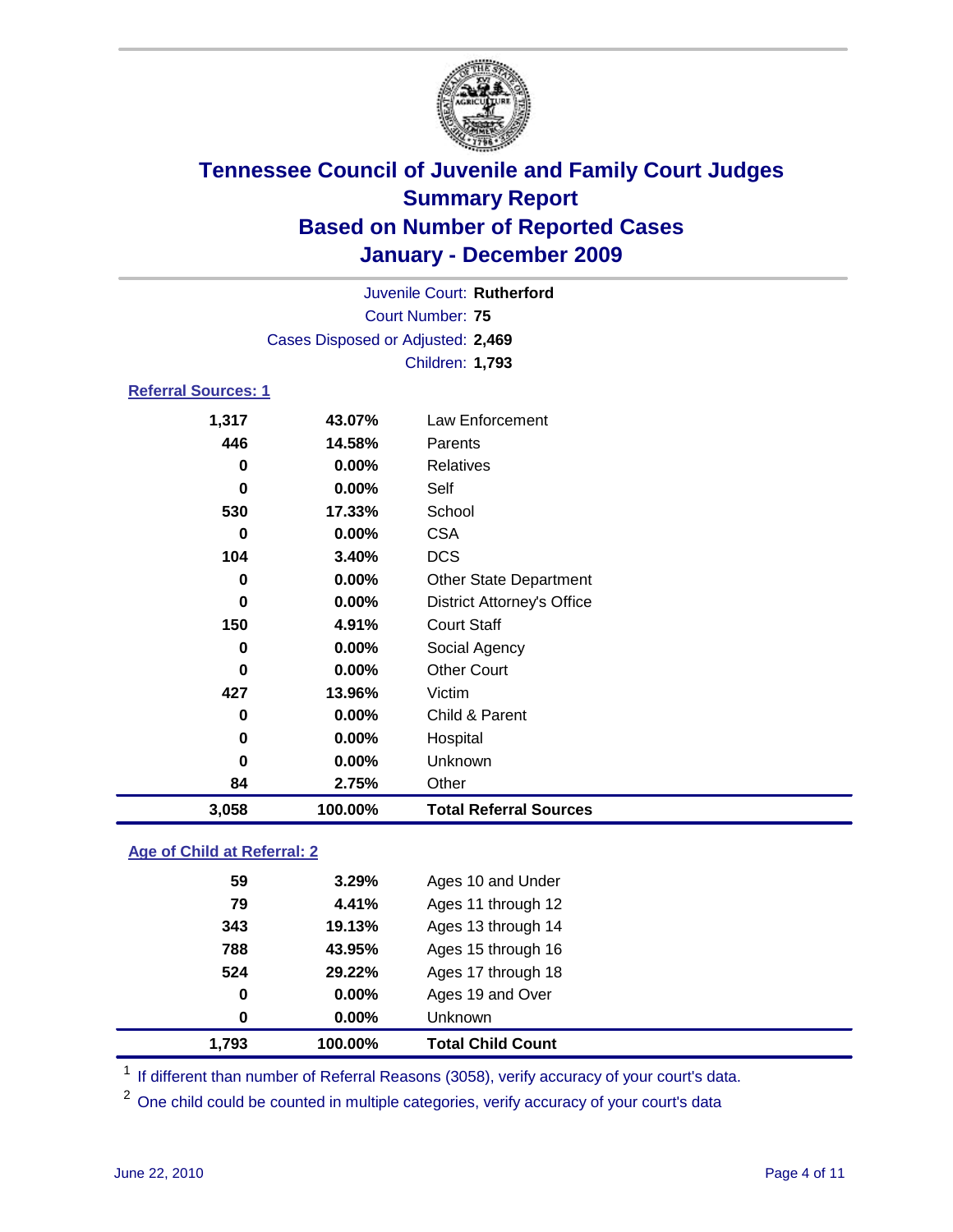

| Juvenile Court: Rutherford              |                                   |                          |  |  |  |
|-----------------------------------------|-----------------------------------|--------------------------|--|--|--|
|                                         | Court Number: 75                  |                          |  |  |  |
|                                         | Cases Disposed or Adjusted: 2,469 |                          |  |  |  |
|                                         |                                   | <b>Children: 1,793</b>   |  |  |  |
| Sex of Child: 1                         |                                   |                          |  |  |  |
| 1,148                                   | 64.03%                            | Male                     |  |  |  |
| 640                                     | 35.69%                            | Female                   |  |  |  |
| 5                                       | 0.28%                             | Unknown                  |  |  |  |
| 1,793                                   | 100.00%                           | <b>Total Child Count</b> |  |  |  |
| Race of Child: 1                        |                                   |                          |  |  |  |
| 1,116                                   | 62.24%                            | White                    |  |  |  |
| 442                                     | 24.65%                            | African American         |  |  |  |
| $\mathbf 0$                             | 0.00%                             | Native American          |  |  |  |
| 35                                      | 1.95%                             | Asian                    |  |  |  |
| 23                                      | 1.28%                             | Mixed                    |  |  |  |
| 177                                     | 9.87%                             | Unknown                  |  |  |  |
| 1,793                                   | 100.00%                           | <b>Total Child Count</b> |  |  |  |
| <b>Hispanic Origin: 1</b>               |                                   |                          |  |  |  |
| $\mathbf 0$                             | 0.00%                             | Yes                      |  |  |  |
| 1,793                                   | 100.00%                           | No                       |  |  |  |
| $\mathbf 0$                             | 0.00%                             | Unknown                  |  |  |  |
| 1,793                                   | 100.00%                           | <b>Total Child Count</b> |  |  |  |
| <b>School Enrollment of Children: 1</b> |                                   |                          |  |  |  |
| 1,556                                   | 86.78%                            | Yes                      |  |  |  |
| 162                                     | 9.04%                             | <b>No</b>                |  |  |  |
| 75                                      | 4.18%                             | Unknown                  |  |  |  |
| 1,793                                   | 100.00%                           | <b>Total Child Count</b> |  |  |  |

<sup>1</sup> One child could be counted in multiple categories, verify accuracy of your court's data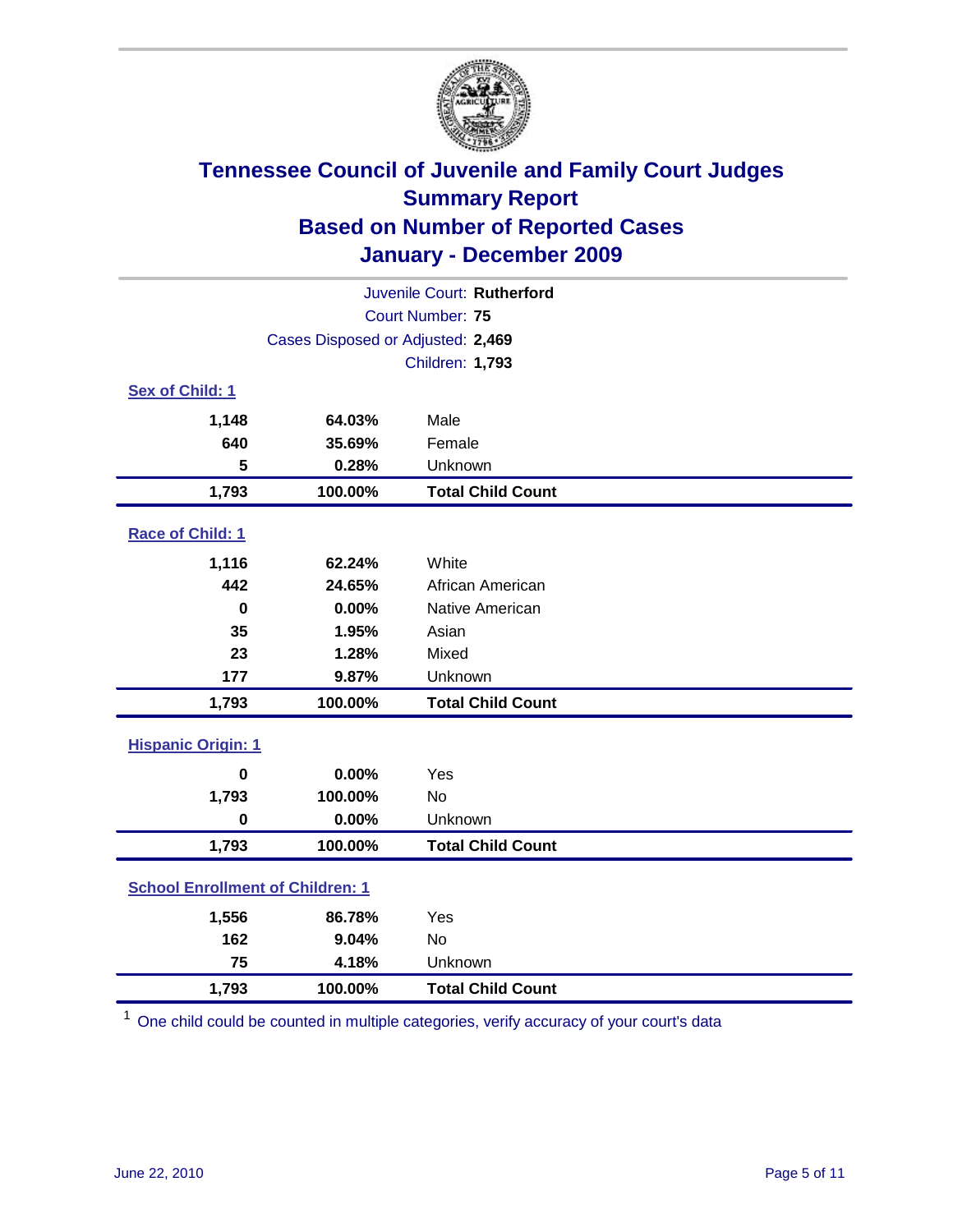

Court Number: **75** Juvenile Court: **Rutherford** Cases Disposed or Adjusted: **2,469** Children: **1,793**

### **Living Arrangement of Child at Time of Referral: 1**

| 1,793 | 100.00%  | <b>Total Child Count</b>     |
|-------|----------|------------------------------|
| 20    | 1.12%    | Other                        |
| 545   | 30.40%   | Unknown                      |
| 1     | 0.06%    | Independent                  |
| 0     | 0.00%    | In an Institution            |
| 1     | $0.06\%$ | In a Residential Center      |
| 16    | 0.89%    | In a Group Home              |
| 19    | 1.06%    | With Foster Family           |
| 0     | $0.00\%$ | <b>With Adoptive Parents</b> |
| 159   | 8.87%    | <b>With Relatives</b>        |
| 131   | 7.31%    | With Father                  |
| 572   | 31.90%   | With Mother                  |
| 97    | 5.41%    | With Mother and Stepfather   |
| 26    | 1.45%    | With Father and Stepmother   |
| 206   | 11.49%   | With Both Biological Parents |

#### **Type of Detention: 2**

| 2,469 | 100.00%  | <b>Total Detention Count</b> |  |
|-------|----------|------------------------------|--|
| 0     | 0.00%    | Other                        |  |
| 360   | 14.58%   | Does Not Apply               |  |
| 2,109 | 85.42%   | <b>Unknown</b>               |  |
| 0     | $0.00\%$ | Psychiatric Hospital         |  |
| 0     | 0.00%    | Jail - No Separation         |  |
| 0     | $0.00\%$ | Jail - Partial Separation    |  |
| 0     | 0.00%    | Jail - Complete Separation   |  |
| 0     | 0.00%    | Juvenile Detention Facility  |  |
| 0     | $0.00\%$ | Non-Secure Placement         |  |
|       |          |                              |  |

<sup>1</sup> One child could be counted in multiple categories, verify accuracy of your court's data

<sup>2</sup> If different than number of Cases (2469) verify accuracy of your court's data.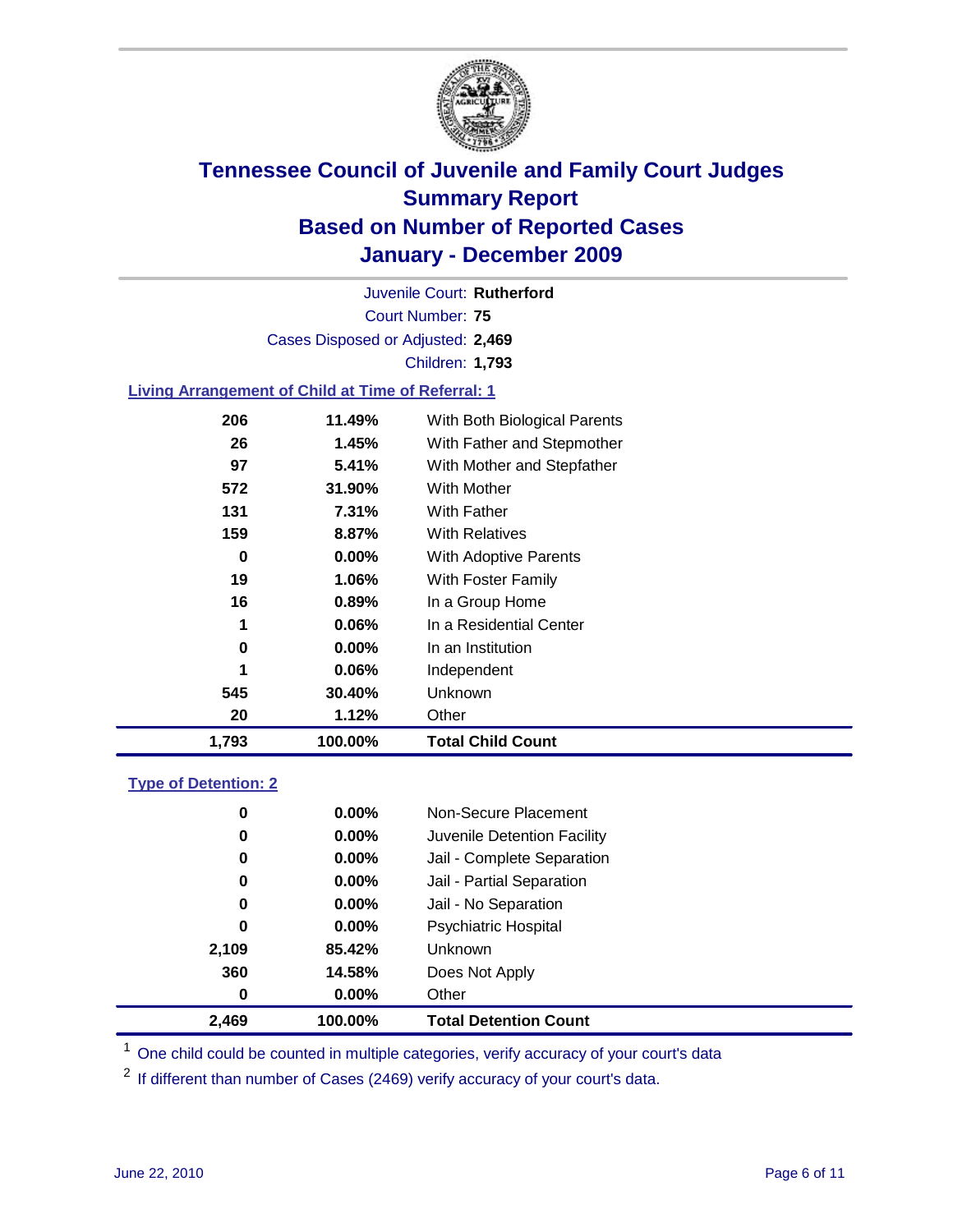

|                          | Juvenile Court: Rutherford                         |                                      |  |  |  |
|--------------------------|----------------------------------------------------|--------------------------------------|--|--|--|
|                          | <b>Court Number: 75</b>                            |                                      |  |  |  |
|                          | Cases Disposed or Adjusted: 2,469                  |                                      |  |  |  |
|                          |                                                    | Children: 1,793                      |  |  |  |
|                          | <b>Placement After Secure Detention Hearing: 1</b> |                                      |  |  |  |
|                          | 0.04%                                              | Returned to Prior Living Arrangement |  |  |  |
| $\bf{0}$                 | 0.00%                                              | Juvenile Detention Facility          |  |  |  |
| 0                        | 0.00%                                              | Jail                                 |  |  |  |
| 0                        | 0.00%                                              | Shelter / Group Home                 |  |  |  |
| 0                        | 0.00%                                              | <b>Foster Family Home</b>            |  |  |  |
| 0                        | 0.00%                                              | Psychiatric Hospital                 |  |  |  |
| 2,108                    | 85.38%                                             | Unknown                              |  |  |  |
| 360                      | 14.58%                                             | Does Not Apply                       |  |  |  |
| $\bf{0}$                 | 0.00%                                              | Other                                |  |  |  |
| 2,469                    | 100.00%                                            | <b>Total Placement Count</b>         |  |  |  |
| <b>Intake Actions: 2</b> |                                                    |                                      |  |  |  |
|                          |                                                    |                                      |  |  |  |
| 2,960                    | 96.80%                                             | <b>Petition Filed</b>                |  |  |  |
| 0                        | 0.00%                                              | <b>Motion Filed</b>                  |  |  |  |
| 0                        | 0.00%                                              | <b>Citation Processed</b>            |  |  |  |
| 0                        | 0.00%                                              | Notification of Paternity Processed  |  |  |  |
| $\bf{0}$                 | 0.00%                                              | Scheduling of Judicial Review        |  |  |  |
| 0                        | 0.00%                                              | Scheduling of Administrative Review  |  |  |  |
| 0                        | 0.00%                                              | Scheduling of Foster Care Review     |  |  |  |
| 0                        | 0.00%                                              | <b>Unknown</b>                       |  |  |  |
| $\bf{0}$                 | 0.00%                                              | Does Not Apply                       |  |  |  |
| 98                       | 3.20%                                              | Other                                |  |  |  |
| 3,058                    | 100.00%                                            | <b>Total Intake Count</b>            |  |  |  |

<sup>1</sup> If different than number of Cases (2469) verify accuracy of your court's data.

<sup>2</sup> If different than number of Referral Reasons (3058), verify accuracy of your court's data.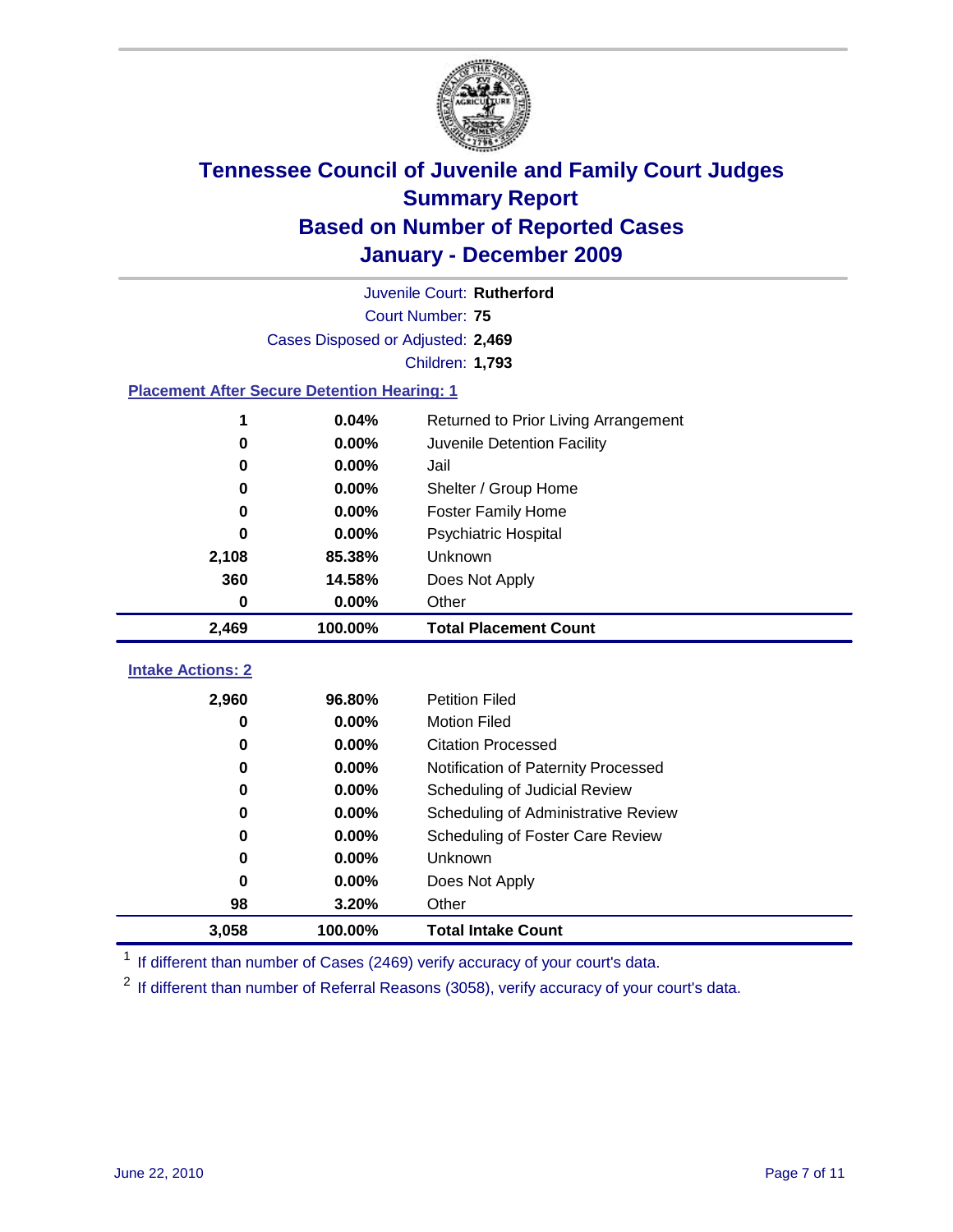

Court Number: **75** Juvenile Court: **Rutherford** Cases Disposed or Adjusted: **2,469** Children: **1,793**

#### **Last Grade Completed by Child: 1**

| 0                                       | 0.00%    | Too Young for School         |  |
|-----------------------------------------|----------|------------------------------|--|
| 0                                       | 0.00%    | Preschool                    |  |
| 0                                       | 0.00%    | Kindergarten                 |  |
| 0                                       | 0.00%    | 1st Grade                    |  |
| 0                                       | 0.00%    | 2nd Grade                    |  |
| 3                                       | 0.17%    | 3rd Grade                    |  |
| 4                                       | 0.22%    | 4th Grade                    |  |
| 20                                      | 1.12%    | 5th Grade                    |  |
| 53                                      | 2.96%    | 6th Grade                    |  |
| 102                                     | 5.69%    | 7th Grade                    |  |
| 194                                     | 10.82%   | 8th Grade                    |  |
| 236                                     | 13.16%   | 9th Grade                    |  |
| 206                                     | 11.49%   | 10th Grade                   |  |
| 88                                      | 4.91%    | 11th Grade                   |  |
| 19                                      | 1.06%    | 12th Grade                   |  |
| 0                                       | 0.00%    | Non-Graded Special Ed        |  |
| 0                                       | $0.00\%$ | <b>GED</b>                   |  |
| 0                                       | $0.00\%$ | Graduated                    |  |
| 0                                       | 0.00%    | <b>Never Attended School</b> |  |
| 868                                     | 48.41%   | Unknown                      |  |
| 0                                       | $0.00\%$ | Other                        |  |
| 1,793                                   | 100.00%  | <b>Total Child Count</b>     |  |
| <b>Enrolled in Special Education: 1</b> |          |                              |  |

| 1,793          | 100.00%  | <b>Total Child Count</b> |
|----------------|----------|--------------------------|
| 292            | 16.29%   | <b>Unknown</b>           |
| 1,498          | 83.55%   | No                       |
| 3              | $0.17\%$ | Yes                      |
| -------------- |          |                          |

One child could be counted in multiple categories, verify accuracy of your court's data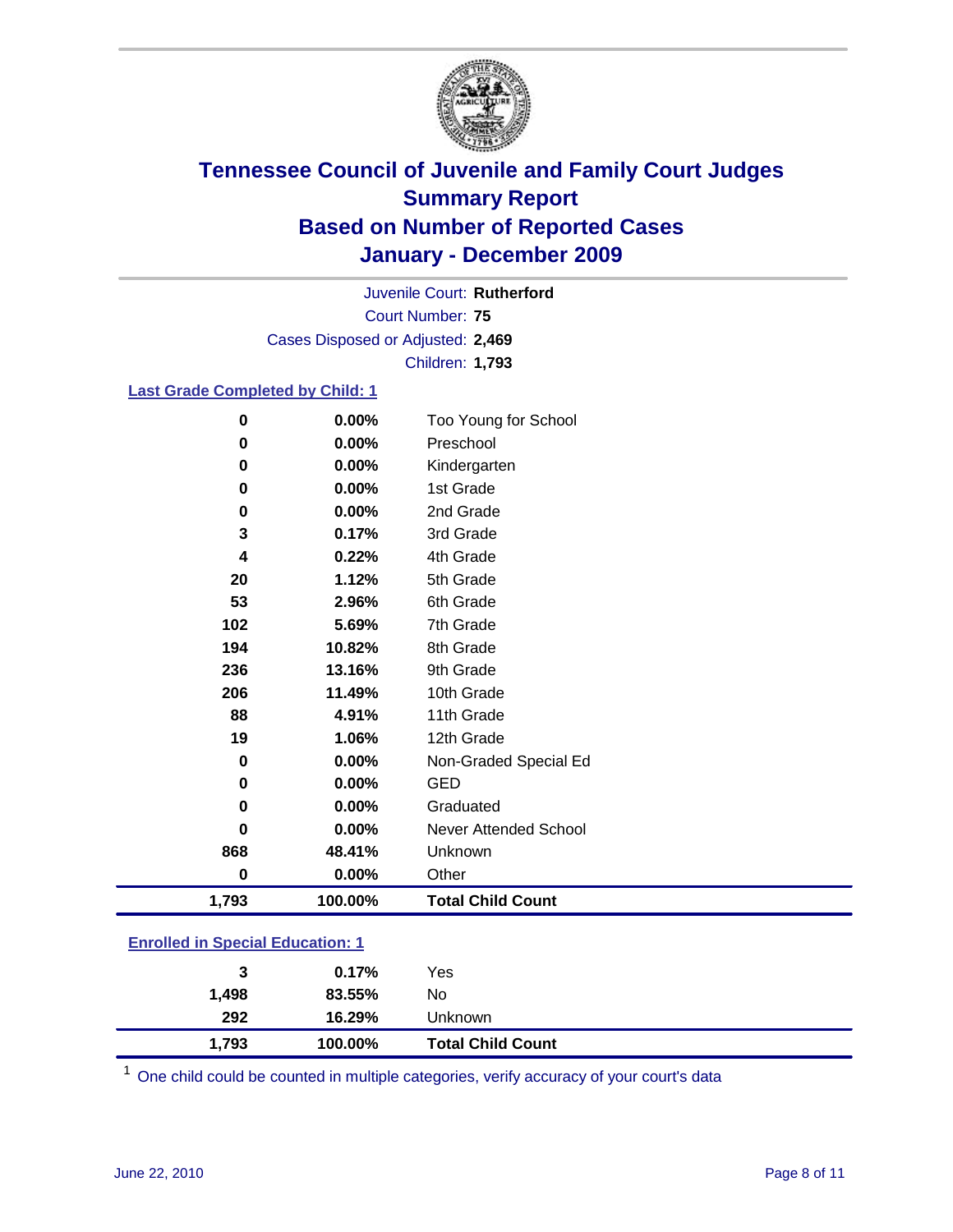

|          | Juvenile Court: Rutherford        |                           |  |  |  |
|----------|-----------------------------------|---------------------------|--|--|--|
|          | Court Number: 75                  |                           |  |  |  |
|          | Cases Disposed or Adjusted: 2,469 |                           |  |  |  |
|          | <b>Children: 1,793</b>            |                           |  |  |  |
|          | <b>Action Executed By: 1</b>      |                           |  |  |  |
| 3,058    | 100.00%                           | Judge                     |  |  |  |
| 0        | 0.00%                             | Referee                   |  |  |  |
| $\bf{0}$ | 0.00%                             | <b>YSO</b>                |  |  |  |
| 0        | $0.00\%$                          | Other                     |  |  |  |
| 0        | 0.00%                             | Unknown                   |  |  |  |
| 3,058    | 100.00%                           | <b>Total Action Count</b> |  |  |  |

### **Formal / Informal Actions: 1**

| 892   | 29.17%   | Dismissed                                        |
|-------|----------|--------------------------------------------------|
| 0     | $0.00\%$ | Retired / Nolle Prosequi                         |
| 822   | 26.88%   | <b>Complaint Substantiated Delinquent</b>        |
| 515   | 16.84%   | <b>Complaint Substantiated Status Offender</b>   |
| 0     | $0.00\%$ | <b>Complaint Substantiated Dependent/Neglect</b> |
| 0     | 0.00%    | <b>Complaint Substantiated Abused</b>            |
| 0     | $0.00\%$ | <b>Complaint Substantiated Mentally III</b>      |
| 0     | $0.00\%$ | Informal Adjustment                              |
| 723   | 23.64%   | <b>Pretrial Diversion</b>                        |
| 11    | 0.36%    | <b>Transfer to Adult Court Hearing</b>           |
| 0     | $0.00\%$ | Charges Cleared by Transfer to Adult Court       |
| 0     | $0.00\%$ | <b>Special Proceeding</b>                        |
| 0     | $0.00\%$ | <b>Review Concluded</b>                          |
| 0     | $0.00\%$ | Case Held Open                                   |
| 95    | 3.11%    | Other                                            |
| 0     | $0.00\%$ | Unknown                                          |
| 3,058 | 100.00%  | <b>Total Action Count</b>                        |

<sup>1</sup> If different than number of Referral Reasons (3058), verify accuracy of your court's data.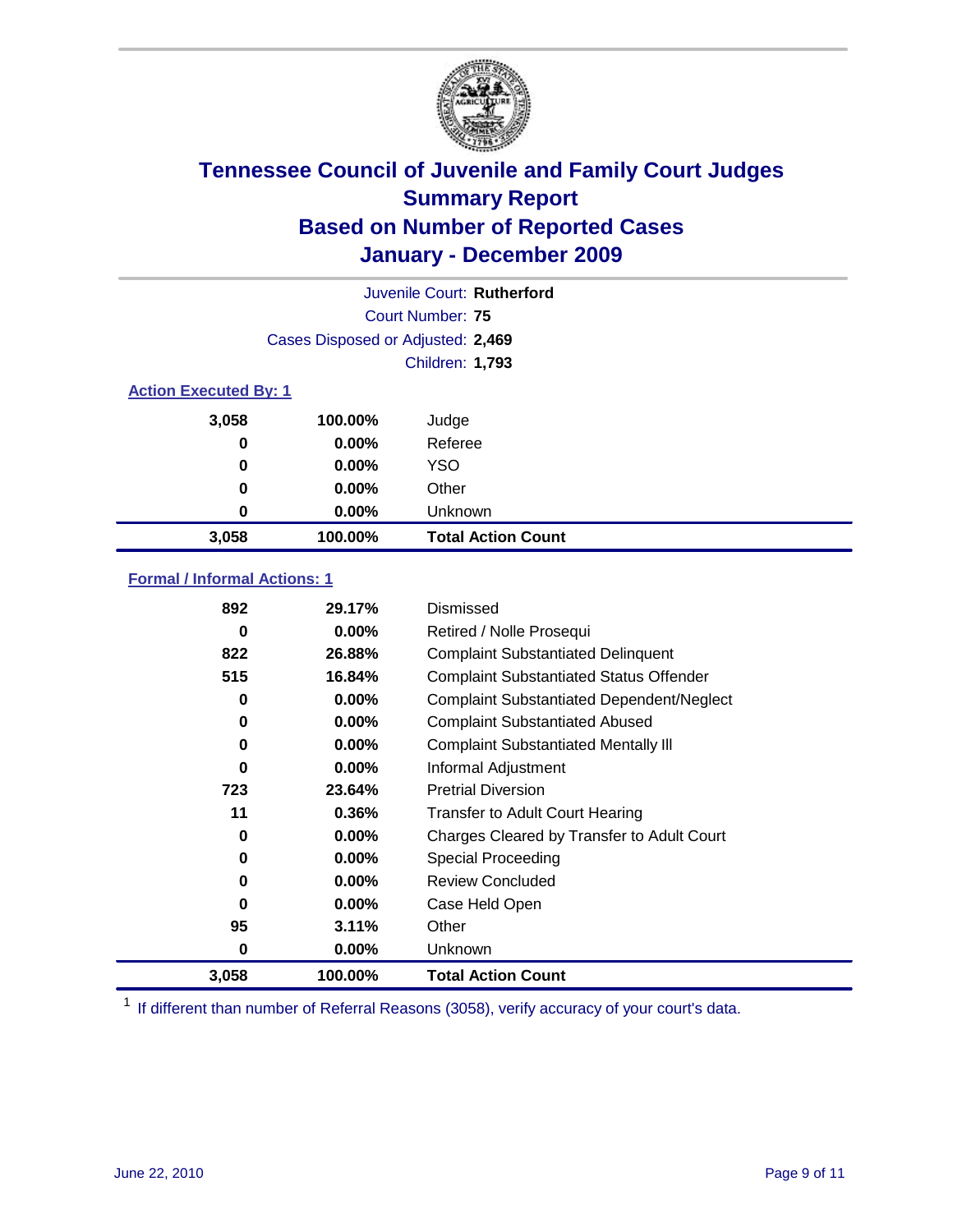

|                       |                                                       | Juvenile Court: Rutherford                           |  |
|-----------------------|-------------------------------------------------------|------------------------------------------------------|--|
|                       |                                                       | <b>Court Number: 75</b>                              |  |
|                       | Cases Disposed or Adjusted: 2,469                     |                                                      |  |
|                       |                                                       | Children: 1,793                                      |  |
| <b>Case Outcomes:</b> | There can be multiple outcomes for one child or case. |                                                      |  |
| 854                   | 10.06%                                                | <b>Case Dismissed</b>                                |  |
| 0                     | 0.00%                                                 | Case Retired or Nolle Prosequi                       |  |
| 0                     | 0.00%                                                 | Warned / Counseled                                   |  |
| 593                   | 6.98%                                                 | <b>Held Open For Review</b>                          |  |
| 382                   | 4.50%                                                 | Supervision / Probation to Juvenile Court            |  |
| 1,577                 | 18.57%                                                | <b>Probation to Parents</b>                          |  |
| 110                   | 1.30%                                                 | Referral to Another Entity for Supervision / Service |  |
| 61                    | 0.72%                                                 | Referred for Mental Health Counseling                |  |
| 83                    | 0.98%                                                 | Referred for Alcohol and Drug Counseling             |  |
| 85                    | 1.00%                                                 | <b>Referred to Alternative School</b>                |  |
| 0                     | 0.00%                                                 | Referred to Private Child Agency                     |  |
| 0                     | 0.00%                                                 | Referred to Defensive Driving School                 |  |
| 75                    | 0.88%                                                 | Referred to Alcohol Safety School                    |  |
| 0                     | 0.00%                                                 | Referred to Juvenile Court Education-Based Program   |  |
| 0                     | 0.00%                                                 | Driver's License Held Informally                     |  |
| 0                     | 0.00%                                                 | <b>Voluntary Placement with DMHMR</b>                |  |
| 1                     | 0.01%                                                 | <b>Private Mental Health Placement</b>               |  |
| 0                     | 0.00%                                                 | <b>Private MR Placement</b>                          |  |
| 1                     | 0.01%                                                 | Placement with City/County Agency/Facility           |  |
| 0                     | 0.00%                                                 | Placement with Relative / Other Individual           |  |
| 24                    | 0.28%                                                 | Fine                                                 |  |
| 286                   | 3.37%                                                 | <b>Public Service</b>                                |  |
| 49                    | 0.58%                                                 | Restitution                                          |  |
| 0                     | 0.00%                                                 | <b>Runaway Returned</b>                              |  |
| 476                   | 5.61%                                                 | No Contact Order                                     |  |
| 0                     | 0.00%                                                 | Injunction Other than No Contact Order               |  |
| 54                    | 0.64%                                                 | <b>House Arrest</b>                                  |  |
| 1                     | 0.01%                                                 | <b>Court Defined Curfew</b>                          |  |
| 0                     | 0.00%                                                 | Dismissed from Informal Adjustment                   |  |
| 0                     | 0.00%                                                 | <b>Dismissed from Pretrial Diversion</b>             |  |
| 0                     | 0.00%                                                 | Released from Probation                              |  |
| 0                     | 0.00%                                                 | <b>Transferred to Adult Court</b>                    |  |
| 0                     | 0.00%                                                 | <b>DMHMR Involuntary Commitment</b>                  |  |